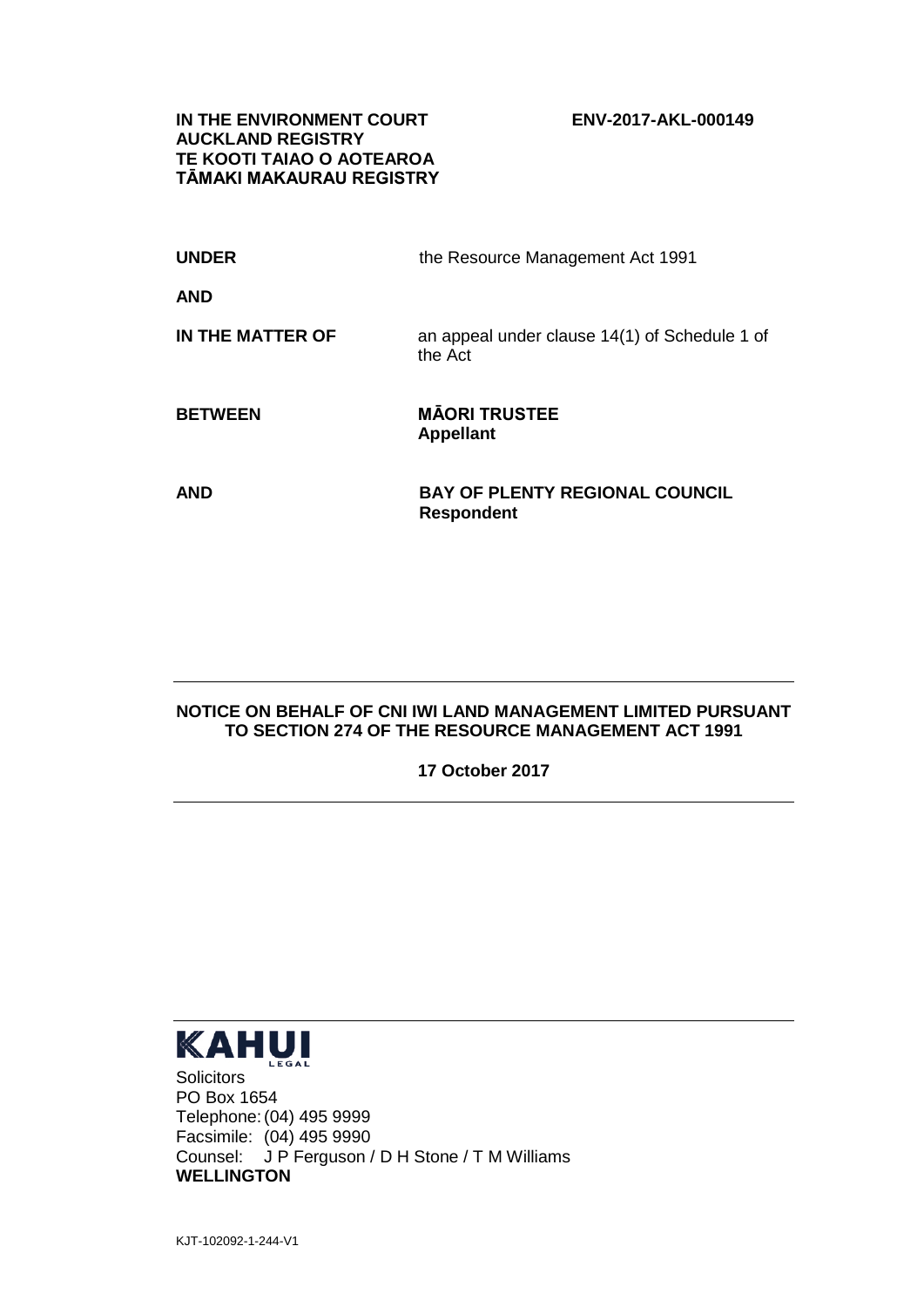## **TO: The Registrar Environment Court, Auckland AND TO: Bay of Plenty Regional Council Māori Trustee**

- 1. This notice is issued on behalf of CNI Iwi Land Management Limited (**CNI**).
- 2. CNI wishes to be a party to an appeal (the **Appeal**) by the Māori Trustee (the **Appellant**) against a decision by the Bay of Plenty Regional Council (the **Respondent**) on Proposed Plan Change 10 - Lake Rotorua Nutrient Management to the Bay of Plenty Regional Water and Land Plan (**Plan Change 10**).
- 3. CNI made a submission and further submission on the subject matter of the Appeal.
- 4. CNI also has an interest in the proceedings that is greater than the general public:
	- (a) CNI has responsibility for the day to day management of over 170,000 hectares of land that was returned to CNI Iwi Holdings Trust pursuant to the Central North Island Iwi Collective Claims Settlement Act 2008.
	- (b) In this capacity, CNI is landowner of 7% of the land in the Lake Rotorua Catchment (**CNI Catchment Land**).
	- (c) The Appeal directly affects the CNI Catchment Land.
- 5. CNI is not a trade competitor for the purposes of section 308C of the Resource Management Act 1991 (the **Act**).
- 6. CNI is interested in the Appeal as a whole.

## **Position in relation to relief**

7. CNI supports the relief sought by the Appellant for the reasons set out in its Notice of Appeal (*ENV-2017-AKL-00148*) and for the following reasons: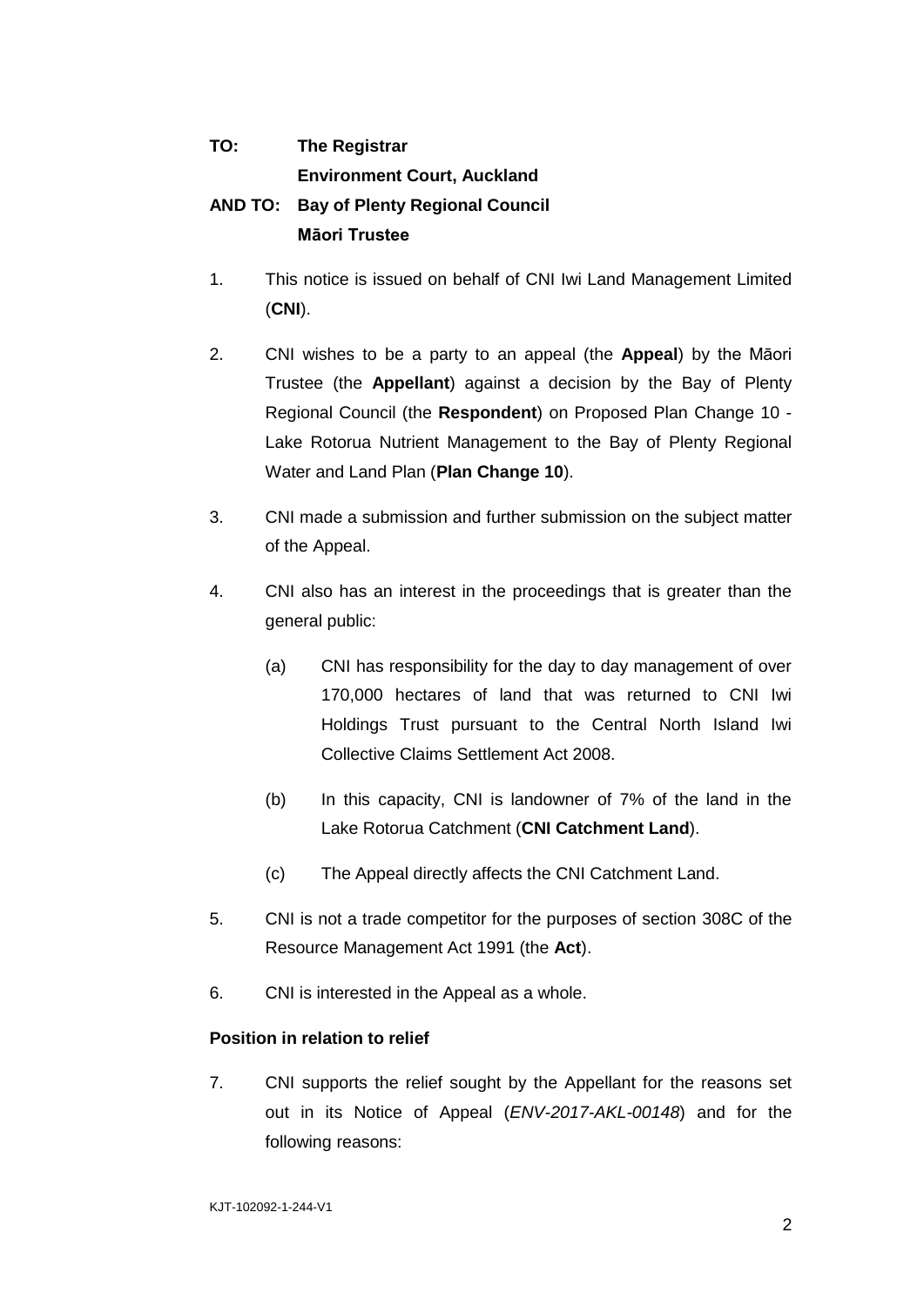- (a) the relief sought promotes the sustainable management of natural and physical resources;
- (b) the relief sought promotes the sustainable management of resources, meets the reasonably foreseeable needs of future generations, enables social, economic and cultural well-being, and/or represents an efficient use of natural and physical resources;
- (c) the relief sought is consistent with the principles of the Act;
- (d) the relief sought is consistent with the National Policy Statement for Freshwater Management 2014 (amended 2017);
- (e) the relief sought is the most appropriate way to achieve the purpose of the Act or the purpose of Plan Change 10, being to limit nitrogen discharge to Lake Rotorua to 435 tonnes per annum;
- (f) the relief sought gives effect to the Bay of Plenty Regional Policy Statement, particularly policy WL 5B; and
- (g) the relief sought is consistent with the Bay of Plenty Regional Water and Land Plan, particularly the integrated water management provisions.

## **Alternative Dispute Resolution**

8. CNI agrees to participate in mediation or other alternative dispute resolution of the proceedings.

**DATED** at Wellington this 17<sup>th</sup> day of October 2017

any tou \_\_\_\_\_\_\_\_\_\_\_\_\_\_\_\_\_\_\_\_\_\_\_\_\_\_\_\_\_\_\_\_\_

**J P Ferguson / D H Stone / T M Williams**  Counsel for CNI Iwi Land Management Limited